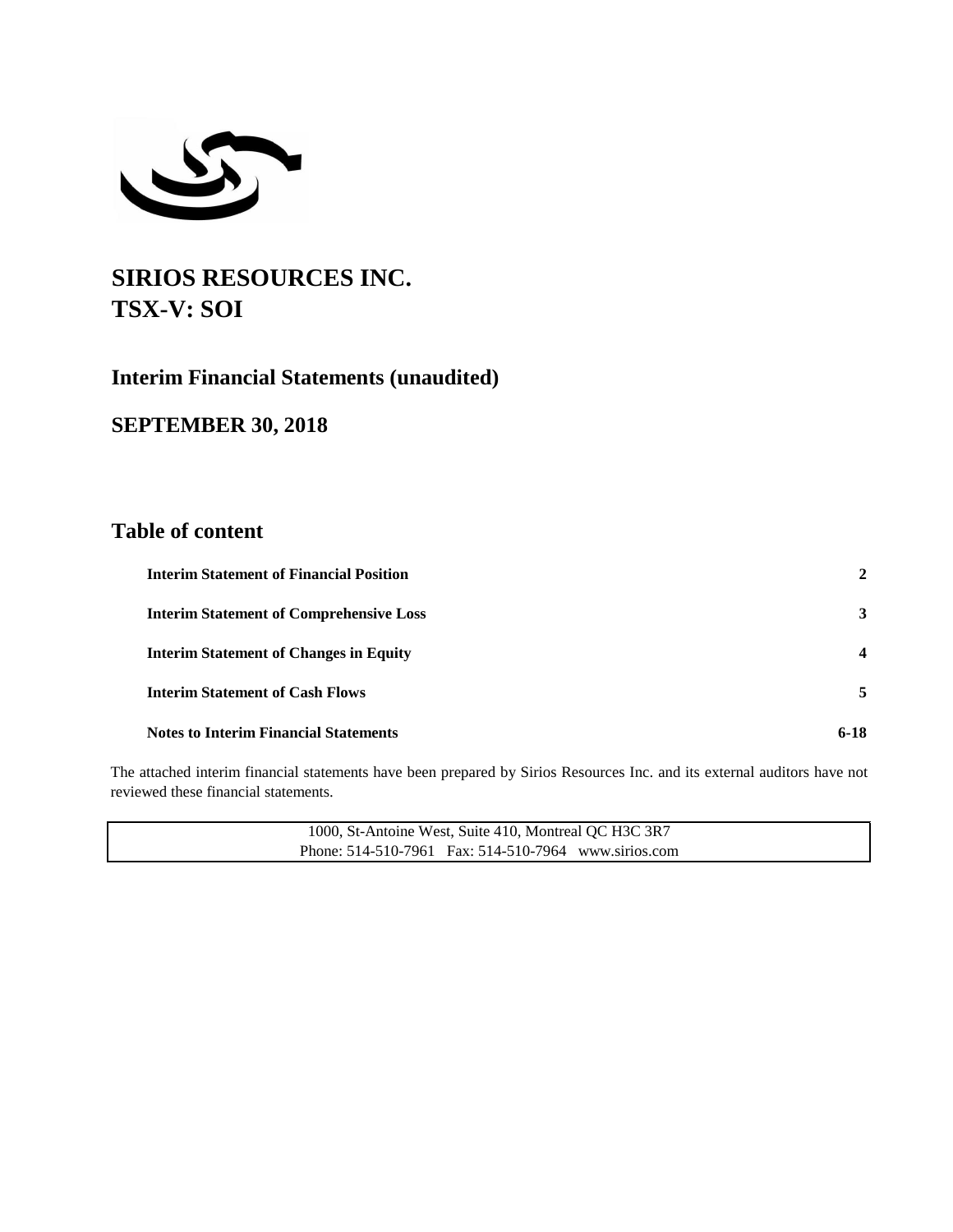## **SIRIOS RESOURCES INC. Interim Statement of Financial Position (unaudited)**

(in Canadian dollars)

|                                     | <b>Notes</b>   | September 30,<br>2018 | June 30,<br>2018 |
|-------------------------------------|----------------|-----------------------|------------------|
|                                     |                | \$                    | \$               |
| <b>ASSETS</b>                       |                |                       |                  |
| Current                             |                |                       |                  |
| Cash                                | $\overline{4}$ | 1,638,208             | 1,346,704        |
| Term deposits                       | 5              | 50,000                | 50,000           |
| Other receivables                   |                | 65,658                | 69,809           |
| Listed shares                       |                | 428,109               | 686,508          |
| Good and services tax receivable    |                | 72,056                | 261,041          |
| Tax credits receivable              |                | 883,860               | 1,969,288        |
| Prepaid expenses                    |                | 89,137                | 95,792           |
|                                     |                | 3,227,028             | 4,479,142        |
| Non current                         |                |                       |                  |
| Property and equipement             | 6              | 546,373               | 581,772          |
| Exploration and evaluation assets   | $\tau$         | 21,658,213            | 21,102,011       |
| <b>Total assets</b>                 |                | 25,431,614            | 26,162,925       |
|                                     |                |                       |                  |
| <b>LIABILITIES</b>                  |                |                       |                  |
| Current                             |                |                       |                  |
| Trade and other payables            |                | 174,665               | 431,893          |
| Provisions                          | 10             | 183,679               | 183,679          |
| Obligations under finance lease     | 9              | 19,863                | 37,793           |
|                                     |                | 378,207               | 653,365          |
| Non current                         |                |                       |                  |
| Future tax liabilities              |                | 538,780               | 538,780          |
| <b>Total liabilities</b>            |                | 916,987               | 1,192,145        |
|                                     |                |                       |                  |
| <b>EQUITY</b>                       |                |                       |                  |
| Share capital                       | 11.1           | 42,909,356            | 42,909,356       |
| Contributed surplus                 |                | 3,820,961             | 3,820,961        |
| Deficit                             |                | (22, 215, 690)        | (21, 759, 537)   |
| <b>Total equity</b>                 |                | 24,514,627            | 24,970,780       |
| <b>Total liabilities and equity</b> |                | 25,431,614            | 26,162,925       |

The accompanying notes are an integral part of the interim financial statements.

These interim financial statements were approved and authorized by the Board of Directors on November 13, 2018.

*(signed) Dominique Doucet (signed) Luc Cloutier*

Dominique Doucet, President Luc Cloutier, Director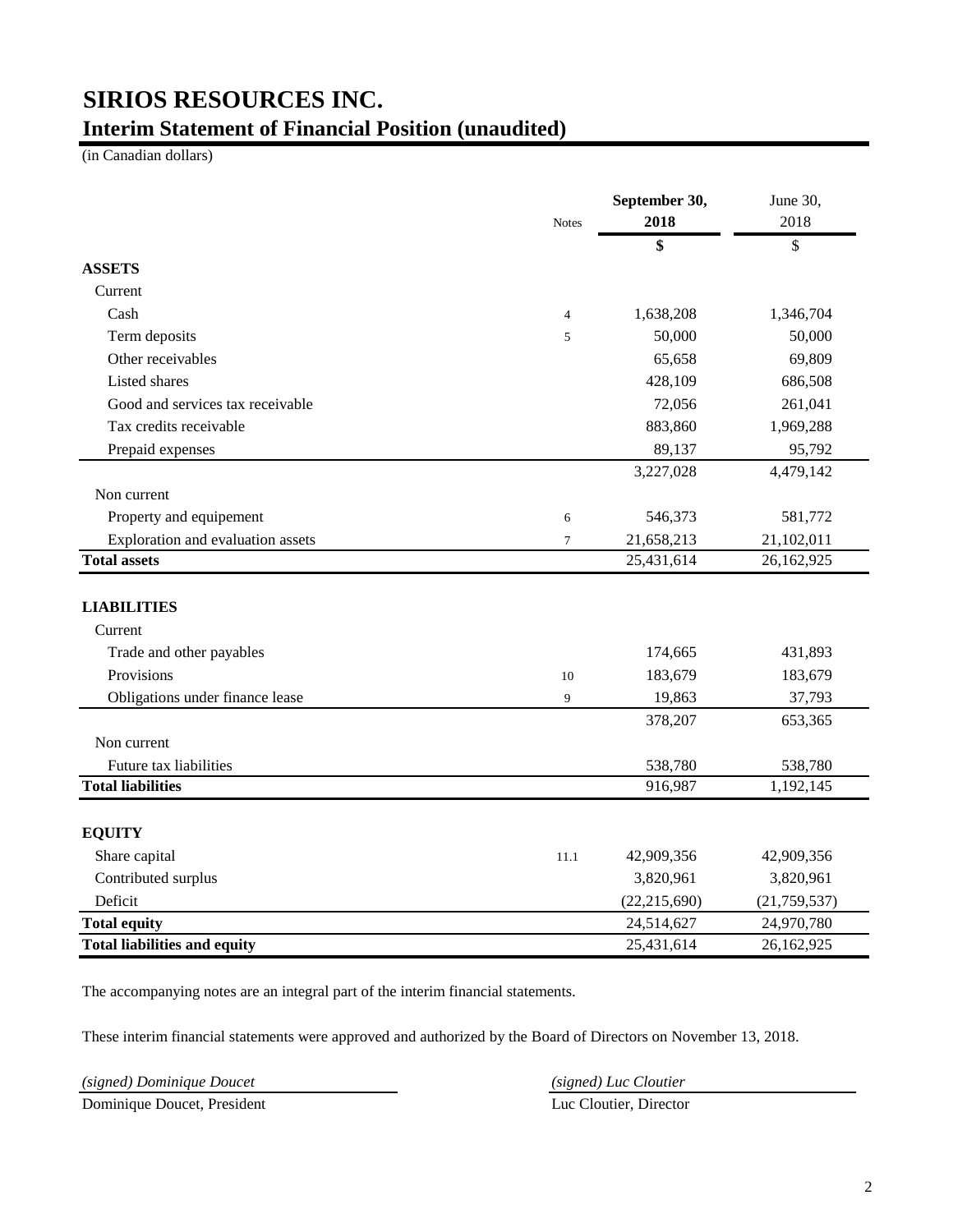# **SIRIOS RESOURCES INC. Interim Statement of Comprehensive Loss (unaudited)**

(in Canadian dollars)

|                                                |              | Three-month period ended<br>September 30, |            |
|------------------------------------------------|--------------|-------------------------------------------|------------|
|                                                | <b>Notes</b> | 2018                                      | 2017       |
|                                                |              | \$                                        | \$         |
| <b>EXPENSES</b>                                |              |                                           |            |
| Salaries and employee benefits expense         | 12.1         | 71,267                                    | 61,592     |
| Professional fees                              |              | 43,923                                    | 25,681     |
| Rent expenses                                  |              | 34,465                                    | 12,683     |
| Investors and shareholders' relations          |              | 21,740                                    | 23,229     |
| Consulting fees                                |              | 15,244                                    | 15,000     |
| Publicity and sponsorship                      |              | 7,041                                     | 10,000     |
| Amortization of property and equipment         |              | 4,623                                     | 7,385      |
| Office expenses                                |              | 4,010                                     | 4,011      |
| Insurances, taxes and permits                  |              | 1,735                                     | 1,666      |
| Trustees and registration fees                 |              | 1,678                                     | 3,271      |
| <b>Bank</b> charges                            |              | 584                                       | 593        |
| Project generation expenses                    |              |                                           | 4,501      |
| <b>OPERATIONAL LOSS</b>                        |              | 206,310                                   | 169,612    |
| OTHER REVENUES AND EXPENSES                    |              |                                           |            |
| Finance costs                                  | 13           | (261, 849)                                |            |
| Finance income                                 | 13           | 12,007                                    | 28,134     |
| Share of loss from equity-accounted investment |              |                                           | (13, 277)  |
|                                                |              | (249, 842)                                | 14,857     |
| <b>LOSS BEFORE INCOME TAX</b>                  |              | (456, 152)                                | (154, 755) |
| Deferred income taxes                          |              |                                           | 91,894     |
| NET LOSS AND COMPREHENSIVE LOSS                |              | (456, 152)                                | (62, 861)  |
| <b>NET LOSS PER SHARE - basic and diluted</b>  | 14           | (0.003)                                   | (0.001)    |

The accompanying notes are an integral part of the interim financial statements.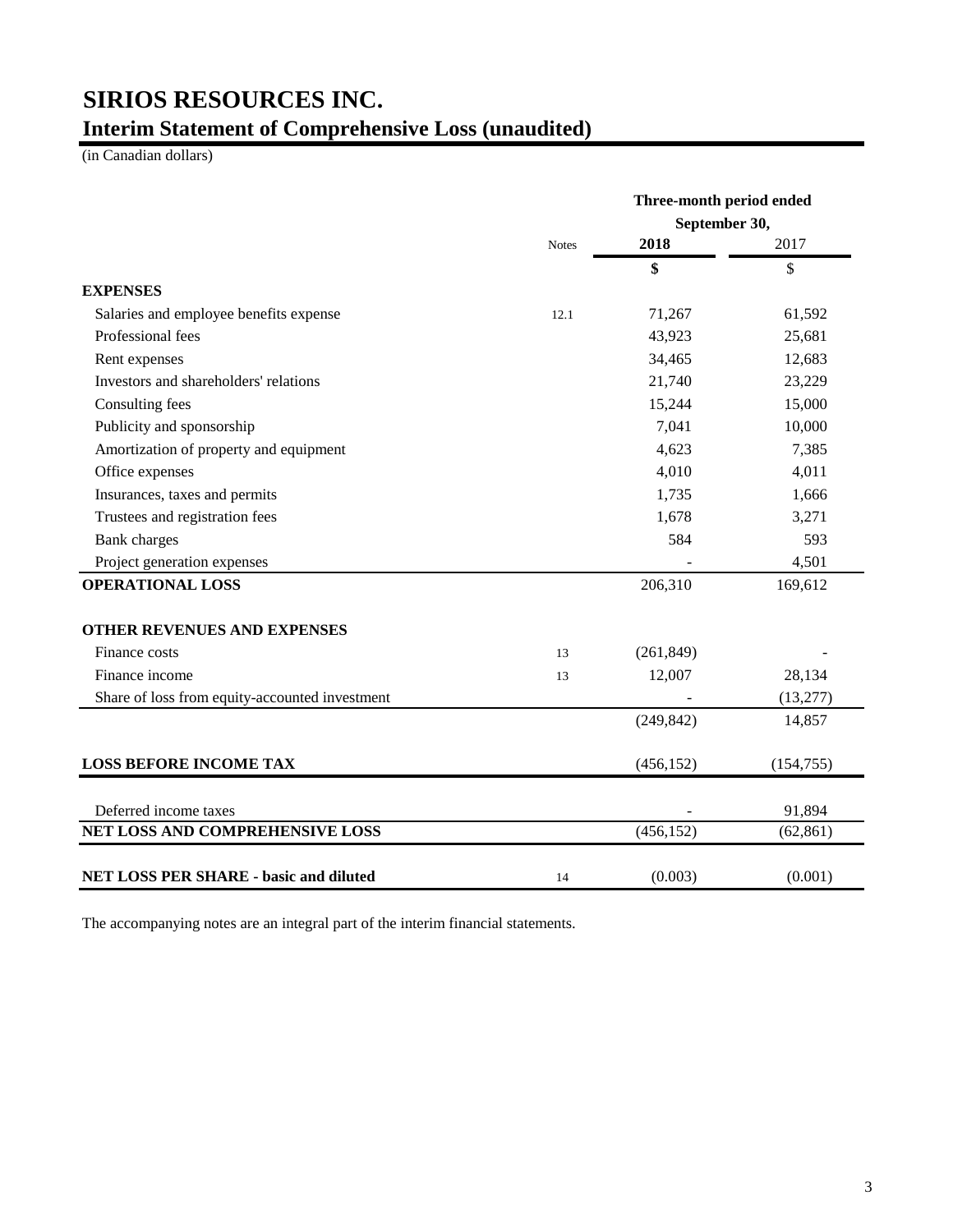# **SIRIOS RESOURCES INC. Interim Statement of Changes in Equity (unaudited)**

(in Canadian dollars)

|                                 |              |            | Contributed   |                |            |                     |
|---------------------------------|--------------|------------|---------------|----------------|------------|---------------------|
|                                 | <b>Notes</b> |            | Share capital | surplus        | Deficit    | <b>Total Equity</b> |
|                                 |              | \$         | \$            | \$             | \$         |                     |
| As of July 1st, 2017            |              | 37,170,056 | 3,485,044     | (19,801,925)   | 20,853,175 |                     |
| Net loss and comprehensive loss |              |            |               | (62, 861)      | (62, 861)  |                     |
| Issuance costs of shares        |              |            | 86,667        | (457, 438)     | (370, 771) |                     |
| Issuance of shares              | 12.1         | 4,500,000  |               |                | 4,500,000  |                     |
| Exercise of warrants            | 12.1         | 742,300    |               |                | 742,300    |                     |
| Exercise of options             | 12.1         | 146,000    | (64,000)      |                | 82,000     |                     |
| As of September 30, 2017        |              | 42,558,356 | 3,507,711     | (20, 322, 224) | 25,743,843 |                     |
| As of July 1st, 2018            |              | 42,909,356 | 3,820,961     | (21,759,537)   | 24,970,780 |                     |
| Net loss and comprehensive loss |              |            |               | (456, 152)     | (456, 152) |                     |
| As of September 30, 2018        |              | 42,909,356 | 3,820,961     | (22, 215, 689) | 24,514,627 |                     |

The accompanying notes are an integral part of the interim financial statements.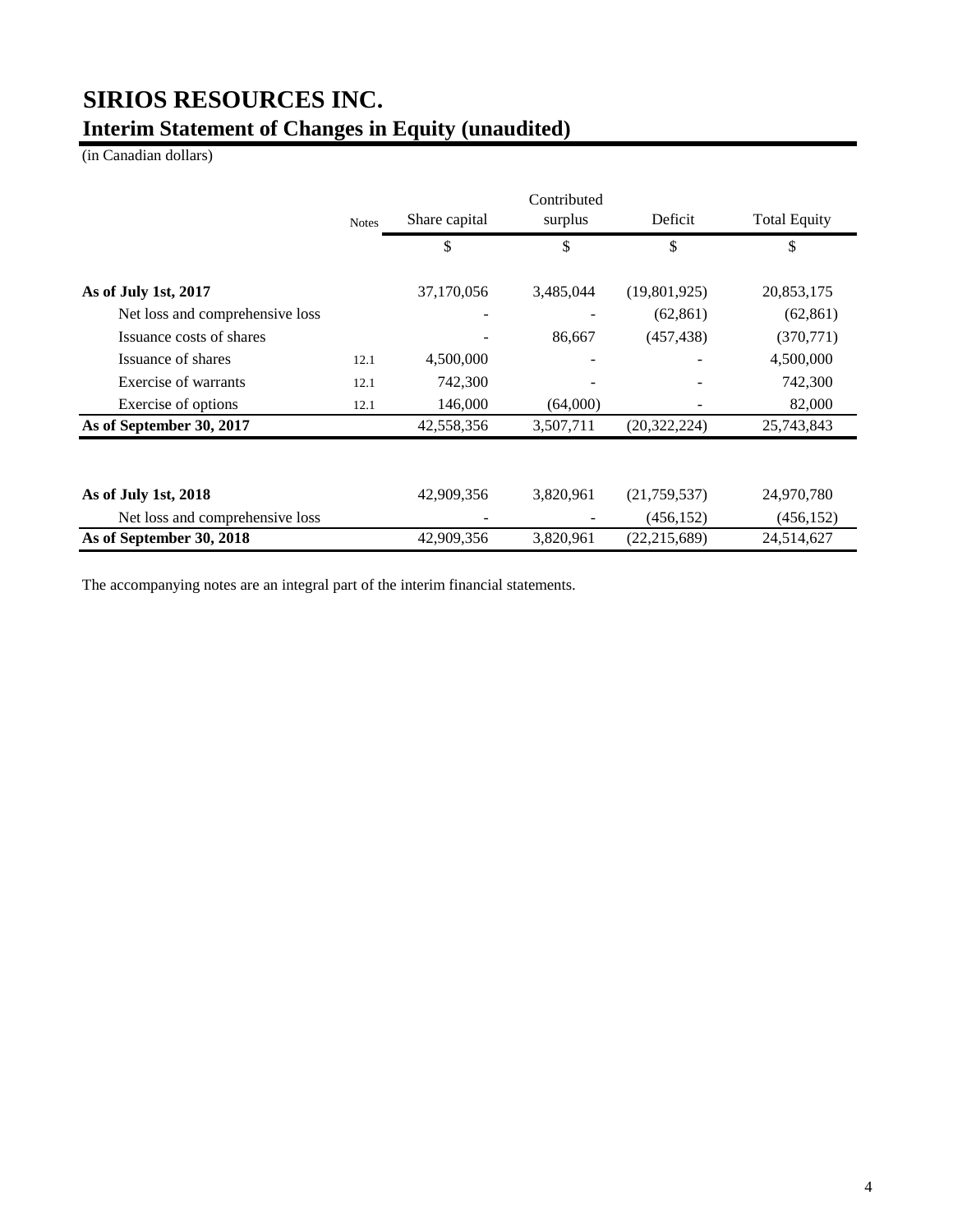# **SIRIOS RESOURCES INC. Interim Statement of Cash Flows (unaudited)**

(in Canadian dollars)

|                                                    |              | Three-month period ended |            |  |
|----------------------------------------------------|--------------|--------------------------|------------|--|
|                                                    |              | September 30,            |            |  |
|                                                    | <b>Notes</b> | 2018                     | 2017       |  |
|                                                    |              | \$                       | \$         |  |
| <b>OPERATING ACTIVITIES</b>                        |              |                          |            |  |
| Net loss                                           |              | (456, 152)               | (62, 861)  |  |
| Adjustments                                        |              |                          |            |  |
| Amortization of property and equipment             |              | 4,623                    | 7,385      |  |
| Change in fair value of listed shares              |              | 258,399                  | (7, 480)   |  |
| Deferred income taxes                              |              |                          | (91, 894)  |  |
| Share of loss from equity-accounted investment     |              |                          | 13,277     |  |
| Changes in working capital items                   | 15           | (125, 306)               | (341,095)  |  |
| Cash flows from operating activities               |              | (318, 436)               | (482, 668) |  |
| <b>INVESTING ACTIVITIES</b>                        |              |                          |            |  |
| Tax credits received                               |              | 1,085,428                | 474,777    |  |
| Term deposits redeemed                             |              |                          | 300,000    |  |
| Additions to property and equipment                |              | (1,356)                  | (8,757)    |  |
| Additions to exploration and evaluation assets     |              | (456, 203)               | (783,906)  |  |
| Cash flows from investing activities               |              | 627,869                  | (17, 886)  |  |
|                                                    |              |                          |            |  |
| <b>FINANCING ACTIVITIES</b>                        |              |                          |            |  |
| Issuance of shares                                 |              |                          | 5,824,300  |  |
| Issuance cost of shares                            |              |                          | (370, 771) |  |
| Payment on obligation under finance lease          |              | (17, 929)                |            |  |
| Cash flows from financing activities               |              | (17, 929)                | 5,453,529  |  |
| NET CHANGE ON CASH                                 |              | 291,504                  | 4,952,975  |  |
|                                                    |              |                          |            |  |
| <b>CASH, BEGINNING OF THE PERIOD</b>               |              | 1,346,704                | 2,258,776  |  |
| <b>CASH, ENF OF THE PERIOD</b>                     |              | 1,638,208                | 7,211,751  |  |
| <b>Supplementary information</b>                   |              |                          |            |  |
| Interests paid related to operating activities     |              | 3,450                    |            |  |
|                                                    |              |                          |            |  |
| Interests received related to operating activities |              | 12,007                   | 16.896     |  |

The accompanying notes are an integral part of the interim financial statements.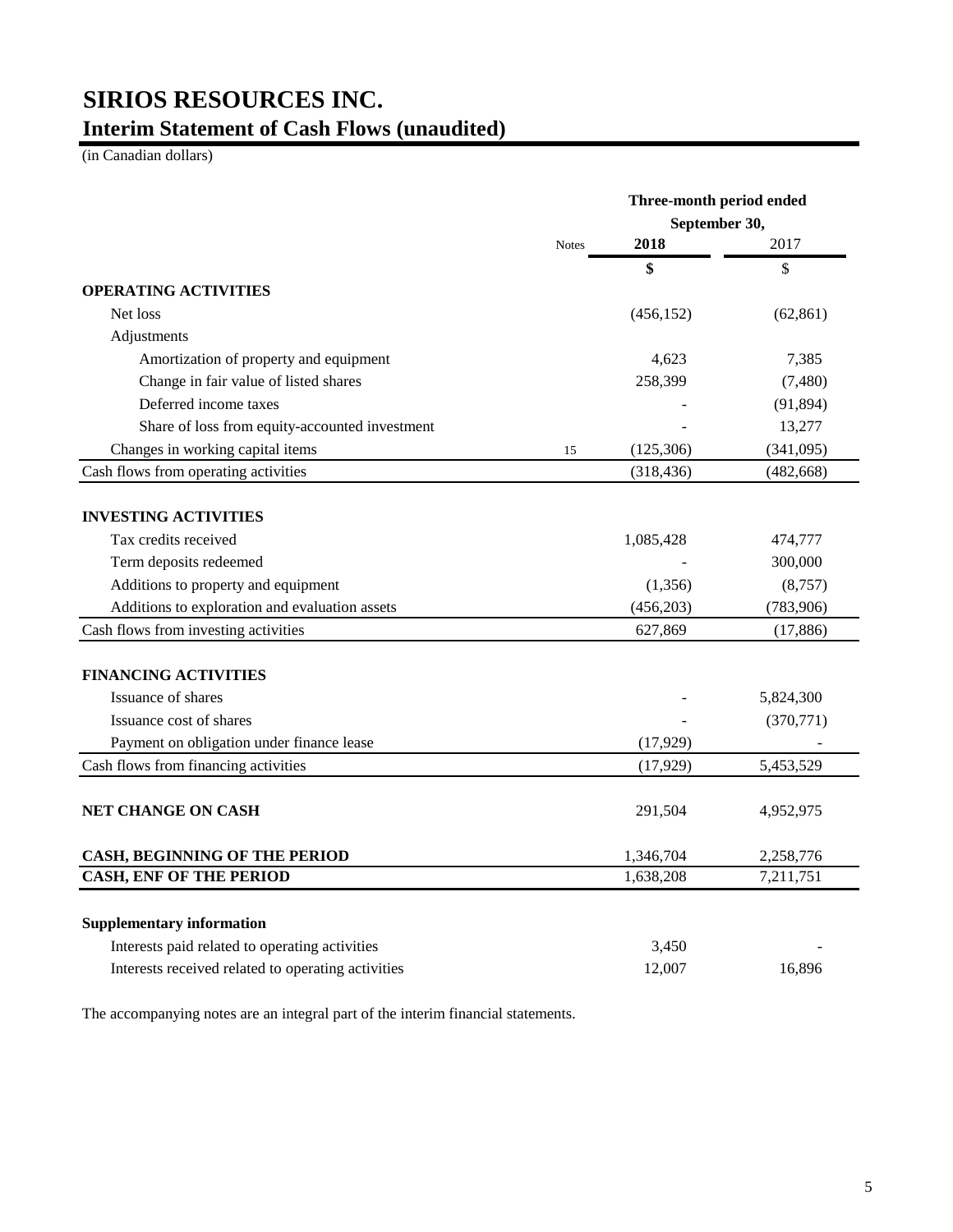(in Canadian dollars)

### **1. NATURE OF OPERATIONS**

Since its creation in 1994, Sirios Resources Inc.'s ("Sirios" or "the Company") goal is to discover world-class gold deposits in the James Bay region, in Quebec. Over the years, Sirios has developed extensive expertise in the exploration of this region.

The Company is incorporated under the Canada Business Corporations Act. The address of the Company's registered office and its principal place of business is 1000 St-Antoine West, Suite 410, Montreal, Quebec, Canada. The Company's shares are listed on the TSX Venture Exchange, under the symbol "SOI".

### **2. SUMMARY OF ACCOUNTING POLICIES**

#### **Basis presentation**

These interim financial statements of the Company were prepared in accordance with IFRS, as issued by the International Accounting Standards Board (IASB) under International Accounting Standard (IAS) 34 - Interim Financial Reporting. These interim financial statements were prepared using the same basis of presentation, accounting policies and methods of computations outlined in Note 4, SUMMARY OF ACCOUNTING POLICIES, as described in our financial statements for the year ended June 30, 2018. The interim financial statements do not include all of the notes required in annual financial statements.

## **Standards, amendments and interpretations to existing standards that are not yet effective and have not been adopted**

At the date of authorization of these financial statements, certain new standards, amendments and interpretations to existing standards have been published but are not yet effective, and have not been adopted early by the Company.

Management anticipates that all of the pronouncements will be adopted on the Company's accounting policies for the first period beginning after the effective date of each pronouncement. Information on new standards, amendments and interpretations that are expected to be relevant to the Company's financial statements is provided below. Certain other new standards and interpretations have been issued but are not expected to have an impact on the Company's financial statements.

### *IFRS 9, Financial instruments*

In July 2014, the IASB published IFRS 9 which replaces IAS 39, Financial Instruments: Recognition and Measurement. IFRS 9 introduces improvements which include a logical model for classification and measurement of financial assets, a single, forward-looking ''expected loss'' impairment model and a substantially-reformed approach to hedge accounting. IFRS 9 is effective for annual reporting periods beginning on or after January 1st, 2018. The management has determined that no impact will result from the adoption of this standard on its financial statements and the Company will apply retroactively with restatement of the comparative periods.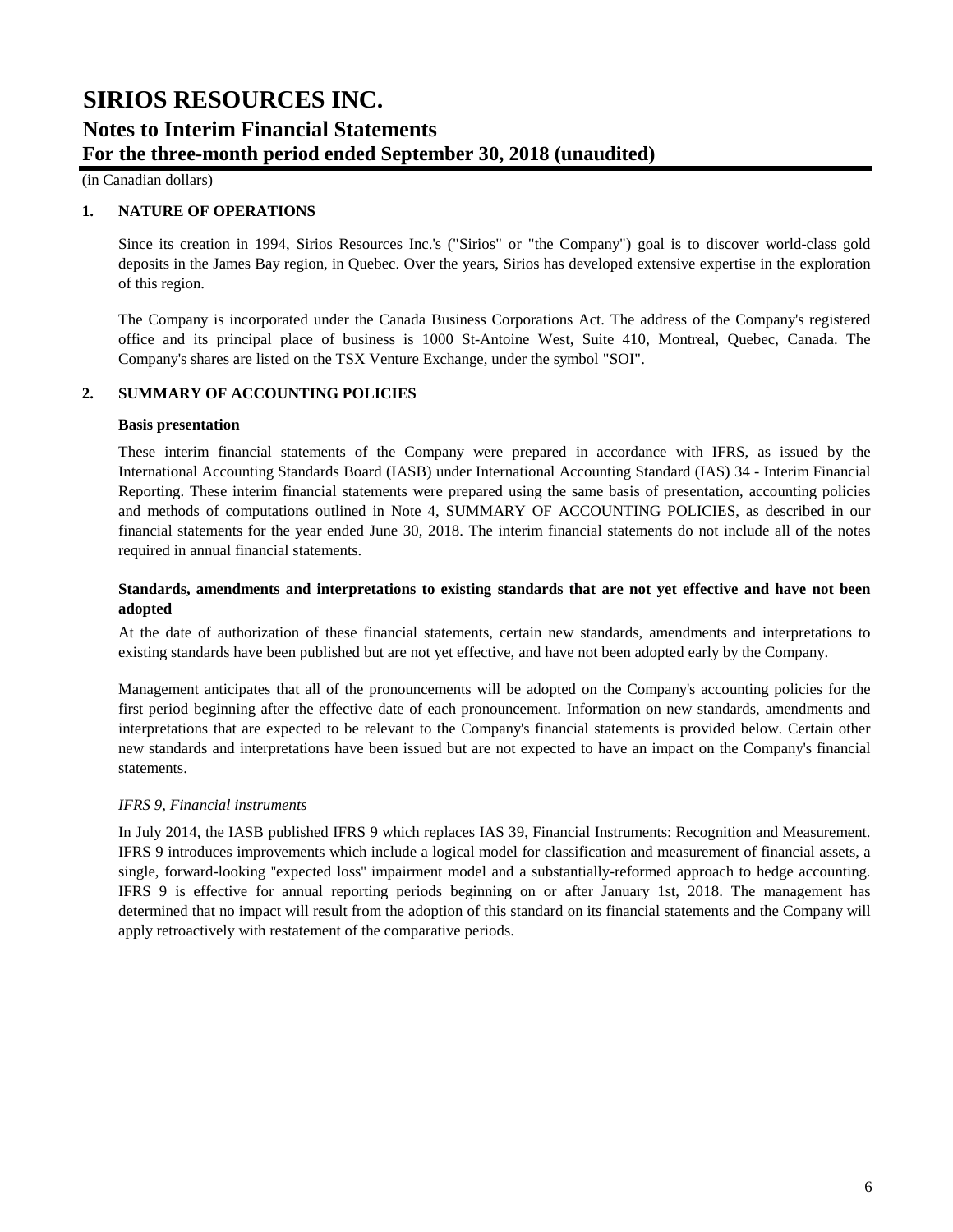(in Canadian dollars)

## **2. SUMMARY OF ACCOUNTING POLICIES (continued)**

#### *IFRS 16, Operating lease agreement*

In January 2016, the IASB published IFRS 16, Leases which will replace IAS 17, Lease. IFRS16 eliminates the classification as an operating lease and requires lessees to recognize a right-of-use asset and a lease liability in the statement of financial position for all leases with exemptions permitted for short-term leases and leases of low value assets. In addition, IFRS 16 changes the definition of a lease; sets requirements on how to account for the asset and liability, including complexities such as non-lease elements, variable lease payments and option periods; changes the accounting for sale and leaseback arrangements; largely retains IAS 17's approach to lessor accounting; and introduces new disclosure requirements. IFRS 16 is effective for annual reporting periods beginning on or after January 1st, 2019 with earlyapplication permitted in certain circumstances. The Company has yet to assess the impact of this new standard on its financial statements.

### **3. JUDGMENTS, ESTIMATES AND ASSUMPTIONS**

When preparing the interim financial statements, management undertakes a number of judgments, estimates and assumptions about recognition and measurement of assets, liabilities, income and expenses. The actual results are likely to differ from the judgments, estimates and assumptions made by management, and will seldom equal the estimated results. Information about significant judgments, estimates and assumptions that have the most significant effect on the recognition and measurement of assets, liabilities, income and expenses are discussed below.

#### **Significant management judgment**

The following are significant management judgments in applying the accounting policies of the Company that have the most significant effect on the financial statements.

#### **Recognition of deferred income tax assets and measurement of income tax expense**

Management continually evaluates the likelihood that its deferred tax assets could be realized. This requires management to assess whether it is probable that sufficient taxable income will exist in the future to utilize these losses within the carry-forward period. By its nature, this assessment requires significant judgment. To date, management has not recognized any deferred tax assets in excess of existing taxable temporary differences expected to reverse within the carry-forward period.

#### **Estimation uncertainty**

Information about estimates and assumptions that have the most significant effect on recognition and measurement of assets, liabilities, income and expenses are provided below. Actual results may be substantially different.

### **Impairment of exploration and evaluation assets**

Determining if there are any facts and circumstances indicating impairment loss or reversal of impairment losses is a subjective process involving judgment and a number of estimates and assumptions in many cases.

When an indication of impairment loss or a reversal of an impairment loss exists, the recoverable amount of the individual asset or the cash-generating units must be estimated. If it is not possible to estimate the recoverable amount of an individual asset, the recoverable amount of the cash-generating unit to which the asset belongs must be determined.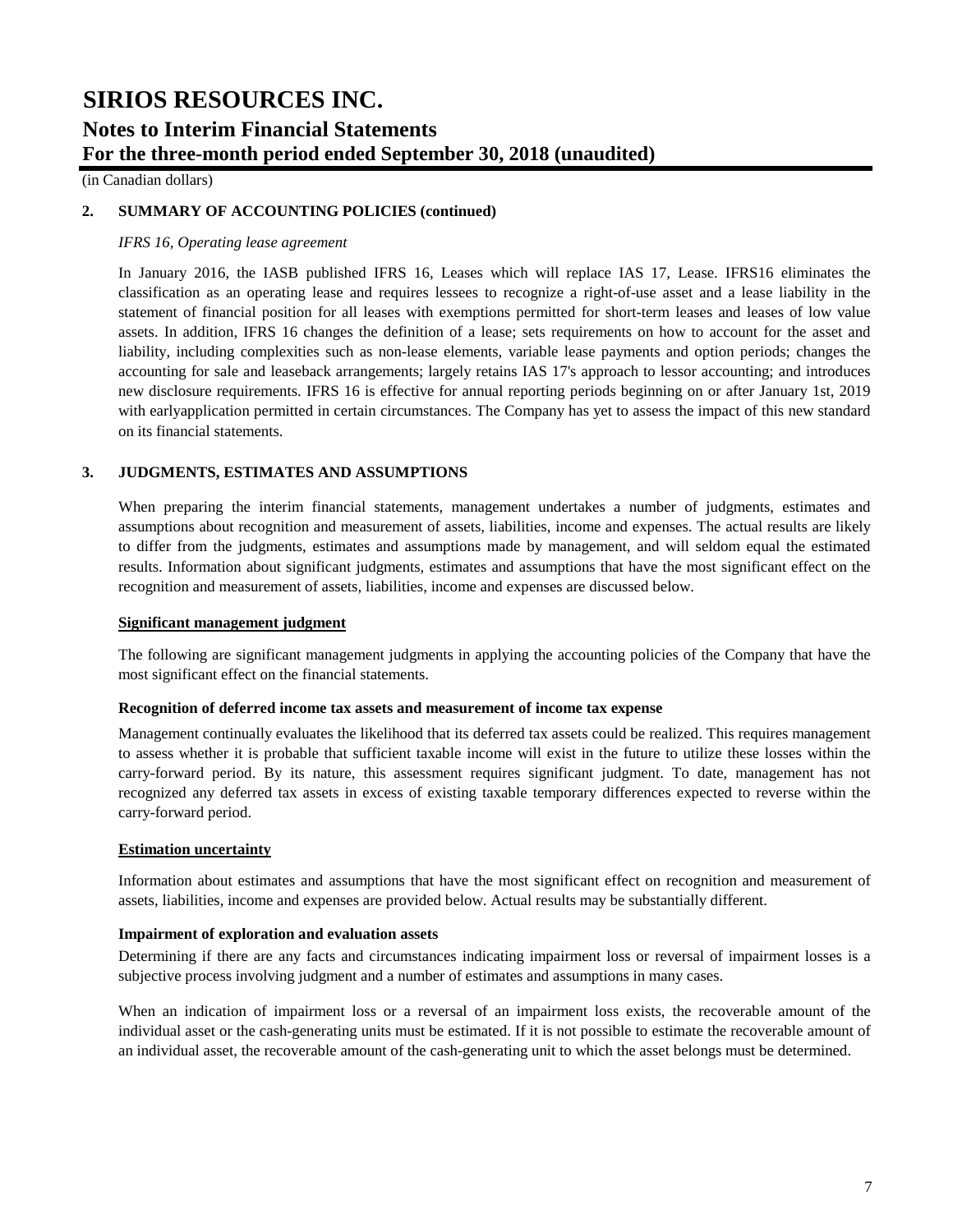(in Canadian dollars)

### **3. JUDGMENTS, ESTIMATES AND ASSUMPTIONS (continued)**

In assessing impairment, the Company must make some estimates and assumptions regarding future circumstances, in particular whether an economically viable extraction operation can be established, the probability that the expenses will be recover from either exploitation or sale when the activities have not reached a stage that permits a reasonable assessment of the existence of reserves, the Company's capacity to obtain financial resources necessary to complete the evaluation and development and to renew permits. Estimates and assumptions may change if new information becomes available. If, after, expenditures is capitalized, information becomes available suggesting that the recovery of expenditure is unlikely, the amount capitalized is written off in profit or loss in the period when the new information becomes available.

For the three-month period ended September 30, 2018 and 2017, there were no impairment. No reversal impairment losses has been recognized for the reporting periods.

No impairment was conducted on other properties. The Company has sufficient funds to respect its short-term obligation. Additionally, claims will not expire in the near future or are expected to be renewed, work was performed during the last three years and/or promising results were obtained on these properties.

#### **Share-based payments**

The estimation of share-based payment costs requires the selection of an appropriate valuation model and consideration as to the inputs necessary for the valuation model chosen. The Company has made estimates as to the volatility of its own shares, the probable life of share options and warrants granted and the time of exercise of the share options and warrants. The model used by the Company is the Black-Scholes valuation model.

### **Tax credits**

The calculation of the Company's refundable tax credit on qualified exploration expenditures incurred and refundable tax credit involves a degree of estimation and judgment in respect of certain items whose tax treatment cannot be finally determined until a notice of assessment has been issued by the relevant taxation authority and payment has been received. Differences arising between the actual results following final resolution of some of these items and the assumptions made could necessitate adjustments to the refundable tax credit and refundable tax credit, exploration and evaluation assets, and income tax expense in future periods.

## **4. TERM DEPOSITS**

Term deposits presented in the statement of financial position (\$50,000 on September 30, 2018 and June 30, 2018) are redeemable annually, bearing interest at 1.90%, maturing in June 2023.

### **5. OTHER RECEIVABLES**

|                                   | September 30,<br>2018 | June $30$ ,<br>2018 |
|-----------------------------------|-----------------------|---------------------|
|                                   |                       | S                   |
| Receivable from listed companies  | 65,658                | 65,209              |
| Advances to a private company, 6% |                       | 4,600               |
|                                   | 65,658                | 69,809              |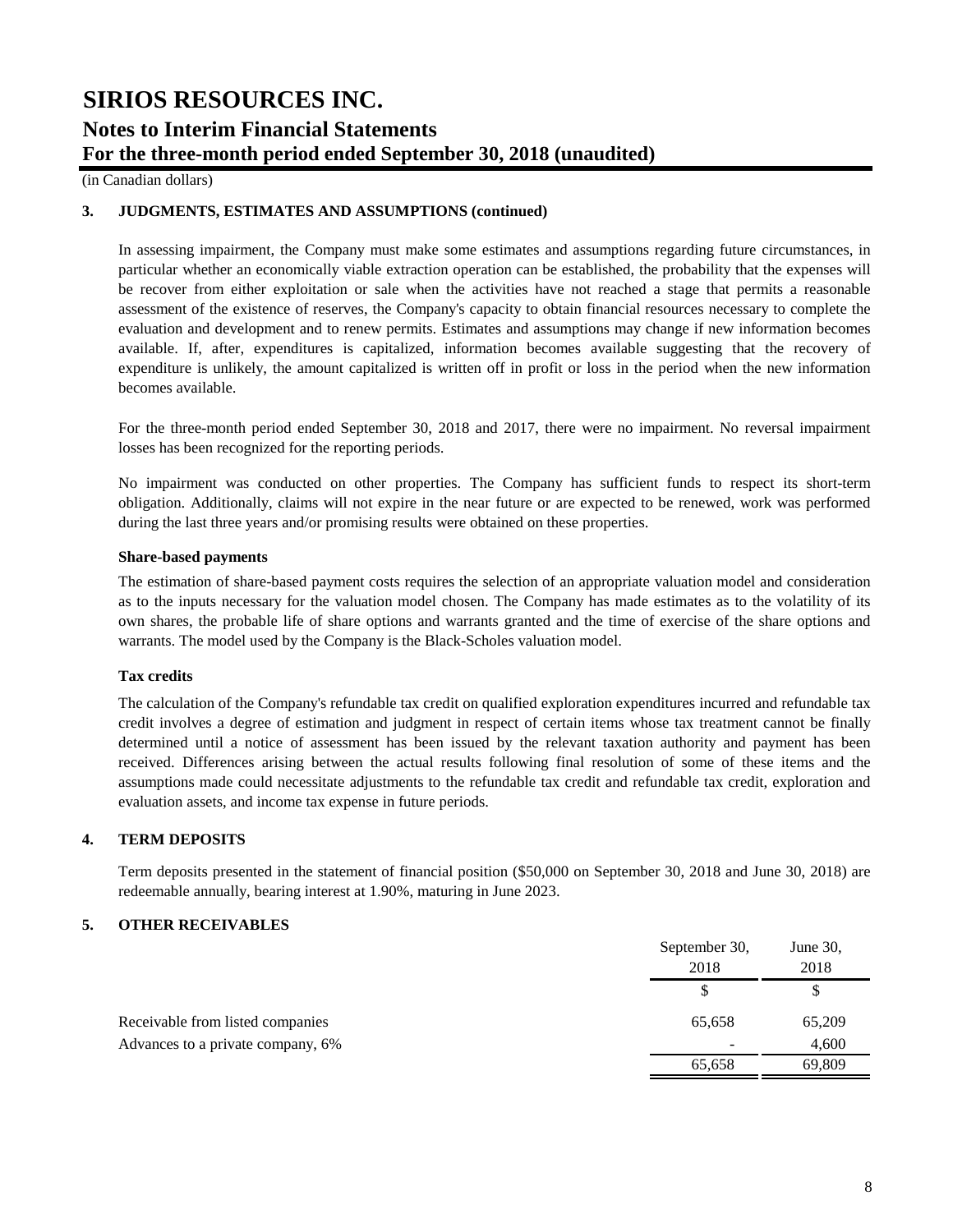# **SIRIOS RESOURCES INC.**

## **Notes to Interim Financial Statements For the three-month period ended September 30, 2018 (unaudited)**

(in Canadian dollars)

## **6. PROPERTY AND EQUIPMENT**

|                                 | Leasehold<br>improvements | Vehicles | Exploration<br>camps and equip. | Computer<br>equipment | Total   |
|---------------------------------|---------------------------|----------|---------------------------------|-----------------------|---------|
|                                 | \$                        | \$       | \$                              | \$                    | \$      |
| <b>Gross carrying amount</b>    |                           |          |                                 |                       |         |
| Balance on July 1st, 2018       | 3,388                     | 27,846   | 739,004                         | 100,066               | 870,304 |
| Additions                       |                           |          | 595                             | 761                   | 1,356   |
| Balance on September 30, 2018   | 3,388                     | 27,846   | 739,599                         | 100,827               | 871,660 |
| <b>Accumulated amortization</b> |                           |          |                                 |                       |         |
| Balance on July 1st, 2018       | 407                       | 6,027    | 194,747                         | 87,351                | 288,532 |
| Amortization                    | 171                       | 1.404    | 30,727                          | 4,452                 | 36,754  |
| Balance on September 30, 2018   | 578                       | 7,431    | 225,474                         | 91,803                | 325,286 |
| <b>Carrying amount on</b>       |                           |          |                                 |                       |         |
| September 30, 2018              | 2,810                     | 20,415   | 514,125                         | 9,024                 | 546,374 |

All amortization expenses are presented in *Amortization of property and equipment* except for *Exploration camp and equipment* and *Vehicles*, where the expense is presented in *Exploration and evaluation assets*. On September 30, 2018 and June 30, 2018, the Company holds camps included in Exploration camps and equipment acquired through a finance lease for a net value of \$70,950.

## **7. EXPLORATION AND EVALUATION ASSETS**

*Mining rights*

|                        | June 30,  |           |           | September 30, |
|------------------------|-----------|-----------|-----------|---------------|
|                        | 2018      | Additions | Write-off | 2018          |
|                        | \$        | \$        | \$        | \$            |
| (a) Aquilon            | 888,202   |           |           | 888,202       |
| (b) Cheechoo           | 985,482   | 21,530    |           | 1,007,012     |
| (c) Cheechoo-extension | 3,041     | 1,634     |           | 4,675         |
| (d) Pontax             | 262,090   |           |           | 262,090       |
| (e) 33F06              | 11,966    |           |           | 11,966        |
| (f) Goldorak           | 17,075    |           |           | 17,075        |
| $(g)$ Keoz             | 9,800     |           |           | 9,800         |
| (h) Amikap             | 25,093    |           |           | 25,093        |
|                        | 2,202,749 | 23,164    |           | 2,225,913     |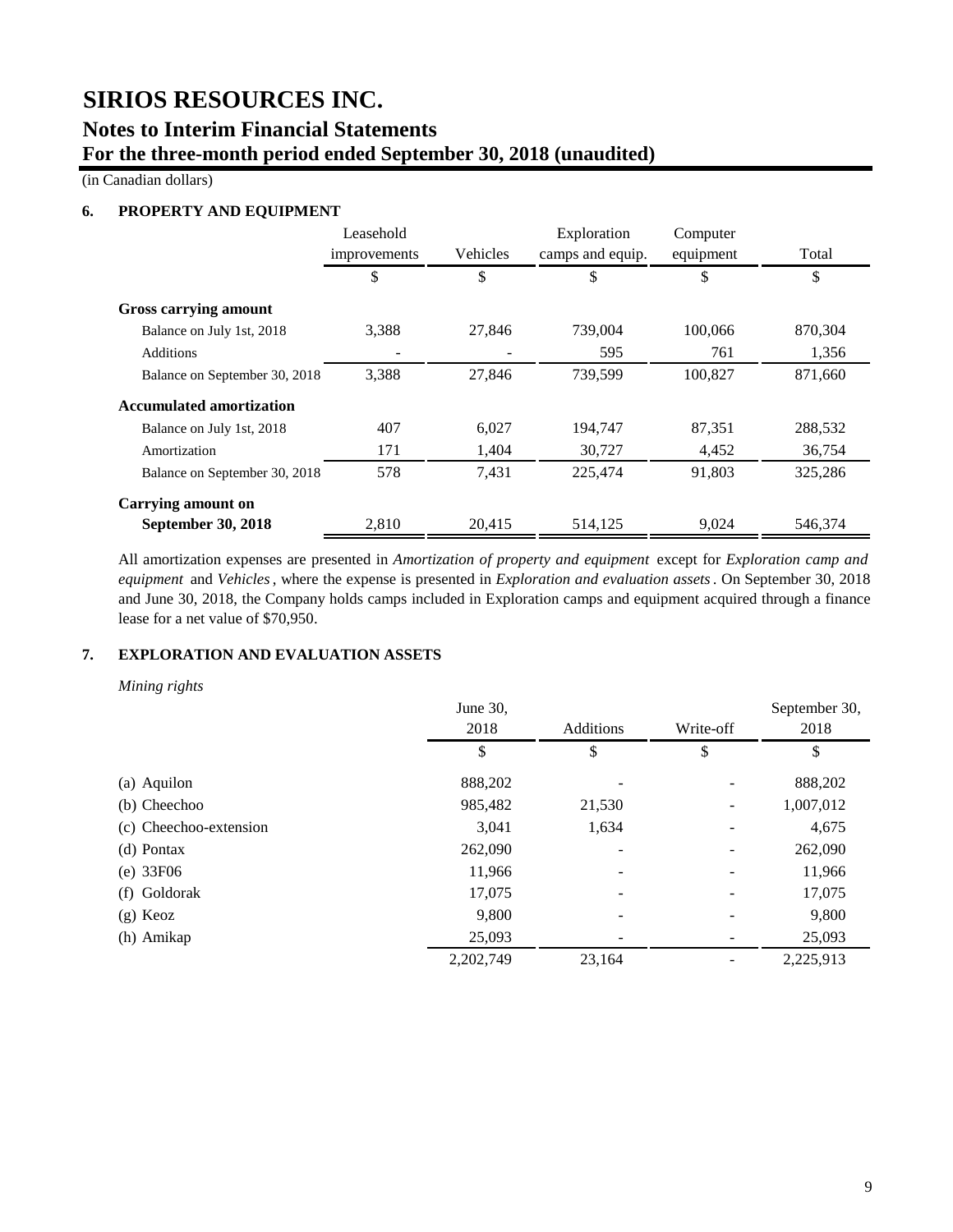(in Canadian dollars)

### **7. EXPLORATION AND EVALUATION ASSETS (continued)**

*Exploration and evaluation expenses*

|              | June 30,   |           |                          | September 30, |
|--------------|------------|-----------|--------------------------|---------------|
|              | 2018       | Additions | Write-off                | 2018          |
|              | \$         | \$        | \$                       | \$            |
| (a) Aquilon  | 1,377,372  | 70,391    |                          | 1,447,763     |
| (b) Cheechoo | 14,858,331 | 434,673   | $\overline{\phantom{0}}$ | 15,293,004    |
| (d) Pontax   | 2,628,321  | 23,596    |                          | 2,651,917     |
| (e) 33F06    | 34,360     | 2,856     |                          | 37,216        |
| (f) Goldorak | 461        |           |                          | 461           |
| $(g)$ Keoz   | 339        | 1,522     |                          | 1,861         |
| (h) Amikap   | 78         |           |                          | 78            |
|              | 18,899,262 | 533,038   |                          | 19,432,300    |
| <b>TOTAL</b> | 21,102,011 | 556,202   |                          | 21,658,213    |

### **(a) Aquilon**

This 104-claim gold property, owned at 100%, is located near LA-1 hydro-electric complex in the James Bay area (Qc) and is fully owned by the Company since August 2016.

Soquem Inc. retains a 1% NSR royalty, half of which is redeemable for \$500,000.

#### **(b) Cheechoo**

The Cheechoo gold project consists of 145 claims owned at 100% by the Company. The property covers 7,400 acres in two distinct blocks adjoining the Eleonore gold deposit owned by Goldcorp Inc. It is located at approximately 13 km east of the discovery area of the Eleonore mine which is itself located 320 km north of Matagami (Qc).

Golden Valley Mines Ltd. will retain a royalty on gold production ranging from 2.5% to 4% NSR, depending on the gold price and 4% NSR on the production of any other minerals.

#### **(c) Cheechoo-extension**

The project, owned at 100%, consists of 11 claims in the James Bay area (Qc). It is located about 15 km southwest of the Eleonore gold deposit owned by Goldcorp and is adjacent to the west block of the Cheechoo property.

#### **(d) Pontax**

The property, owned at 100% by the Company, consists of 70 claims, divided in two-continuous blocks of 69 and 8 claims. It is located in James Bay (Qc), approximately 350 km north of Matagami.

### **(e) 33F06**

The property consists of 18 claims and covers 10 square-km in the James Bay area (Qc). It is located about 50 km southwest of Radisson and about 20 km south of the LG-2 hydro-electric complex.

#### **(f) Goldorak**

The property, owned at 100%, consists of 115 claims in the James Bay area (Qc) located about 15 km northwest of the 33F06 property.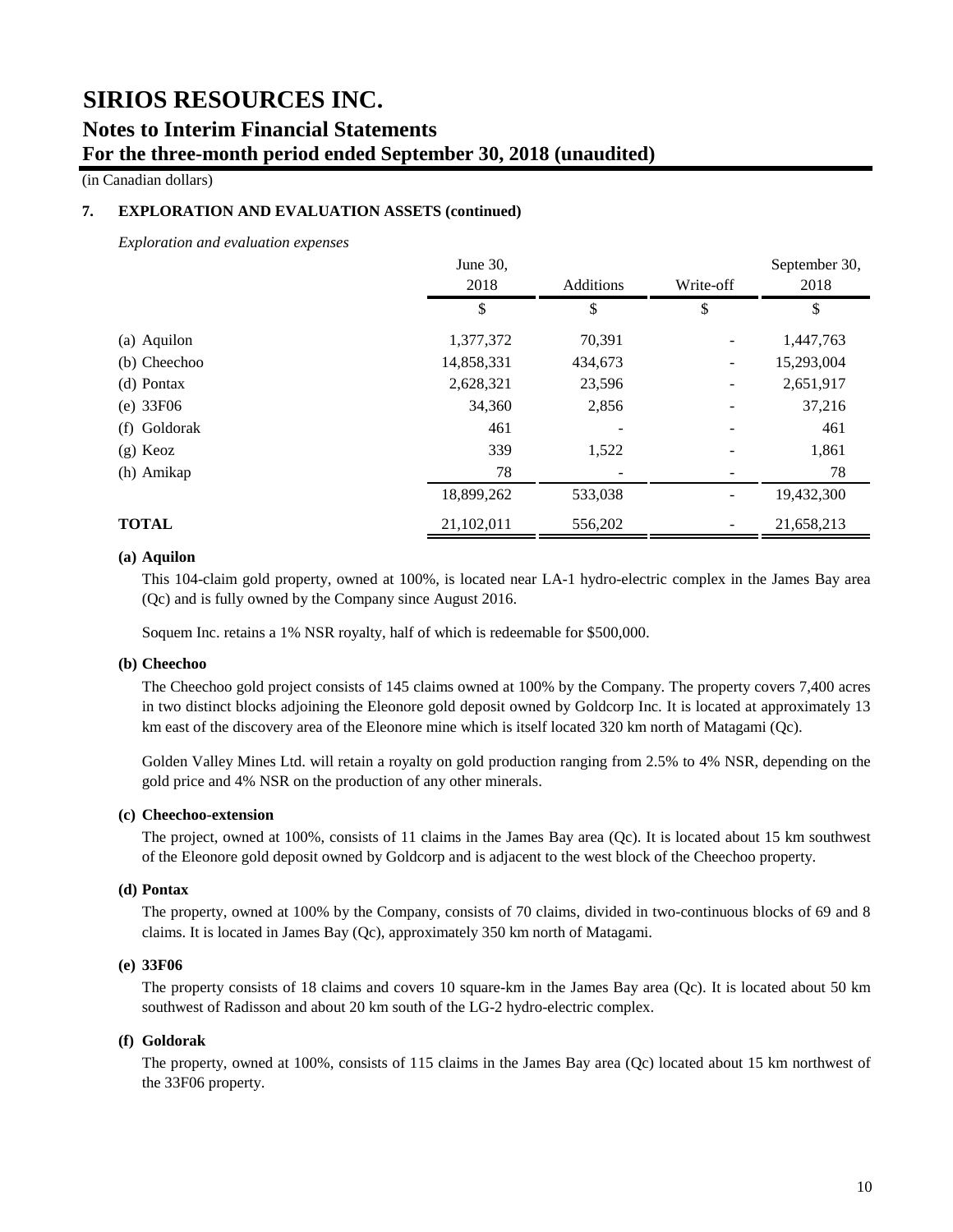(in Canadian dollars)

### **7. EXPLORATION AND EVALUATION ASSETS (continued)**

#### **(g) Keoz**

The property, owned at 100%, consists of 66 claims in the James Bay area (Qc) located about 70 km north of the Cheechoo property.

#### **(h) Amikap**

The property, owned at 100%, consists of 169 claims in the James Bay area (Qc) located about 70 km north of the Cheechoo property.

### **8. OPERATING LEASE**

The Company's future minimum operating lease payments are as follows:

|               | Minimum lease payment due |         |  |
|---------------|---------------------------|---------|--|
| Within 1 year | Total<br>1 to 5 years     |         |  |
|               | S                         |         |  |
| 72,144        | 54.108                    | 126,252 |  |
| 72.144        | 72,144                    | 144,288 |  |

The Company leases its offices under a lease expiring June 30, 2020.

Lease payments recognized as an expense during the three-month period amounts to \$21,740 (\$12,683 on September 30, 2017). This amount consists of minimum lease payment.

## **9. OBLIGATIONS UNDER FINANCE LEASE**

|                                                                                          | September 30,<br>2018 | June $30$ ,<br>2018         |
|------------------------------------------------------------------------------------------|-----------------------|-----------------------------|
|                                                                                          | \$                    | \$                          |
| Obligation on rented camps, 42%, due in December 2018                                    | 19,863                | 37,793                      |
| The instalments on the obligation under finance leases for the next year are as follows: |                       | \$                          |
| Year ended June 30, 2019<br>Interest included in minimum lease payments<br>Balance       |                       | 42,570<br>(4,777)<br>37.793 |
|                                                                                          |                       |                             |

#### **10. PROVISIONS**

Provisions relate to various taxation claims. The Company is not eligible for any reimbursement by third parties in this regard. Usually, these claims are settled between three and eighteen months for initiation, depending on the procedures used for negotiating the claims. As the timing of settlement of these claims is to a large extent dependent on the pace of negotiations with various counterparties and governmental authorities, the Company cannot reliably estimate the amounts that will eventually be paid in settlement after more than twelve months from the reporting date. Therefore, the amount was classified as current.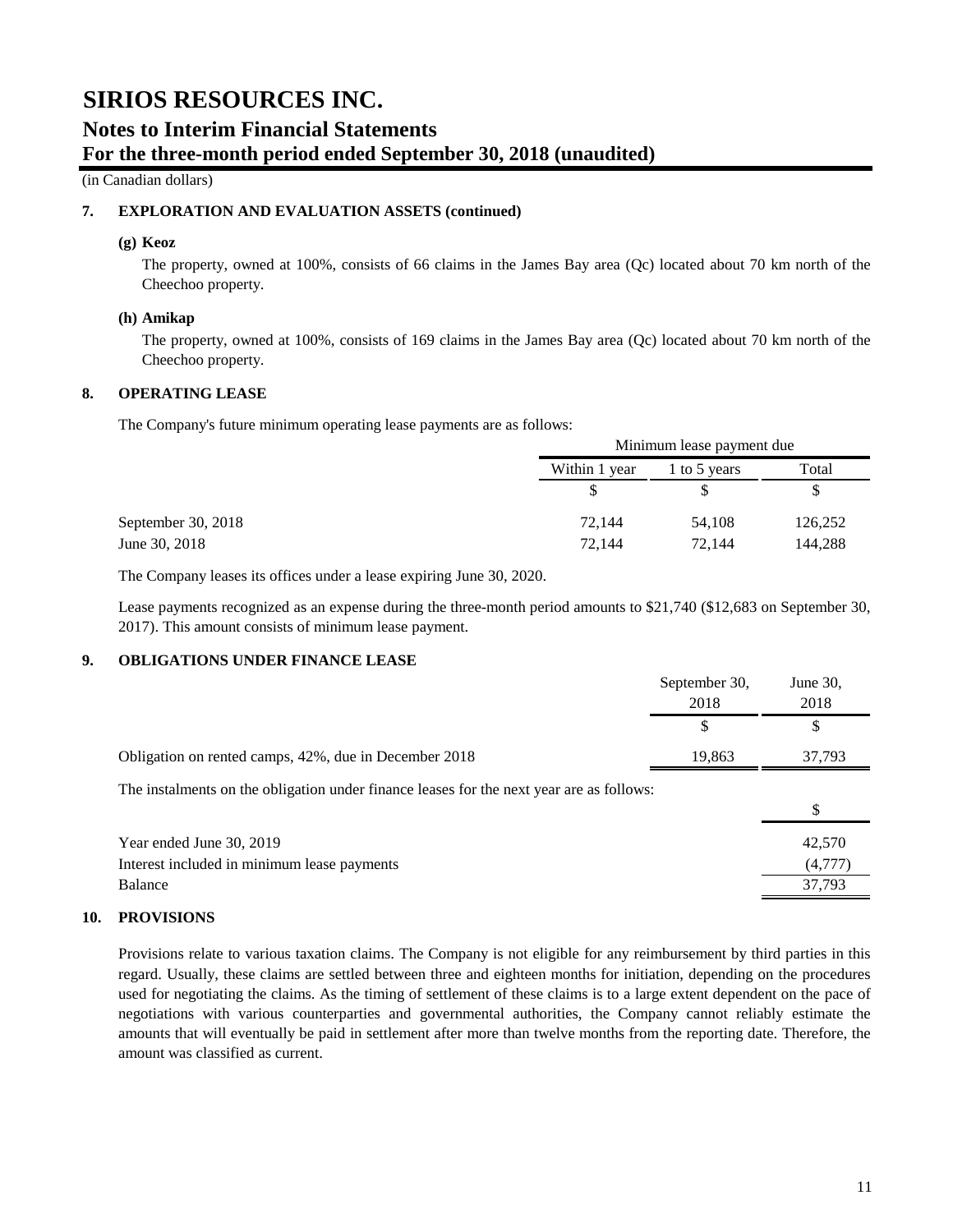(in Canadian dollars)

## **11. EQUITY**

### **11.1 Share capital**

The share capital of the Company consists of fully paid common and preferred shares.

### **Authorized**

Unlimited number of common shares without par value, voting, participating, dividend as declared by the Board of Directors.

Unlimited preferred shares, issuable in one or several series, composed of the number of shares, rights, liens, conditions and restrictions as determined before issuance by resolutions of directors of the Company, without par value. The preferred shares, series A, are redeemable at the Company's option at their issuance price, non-voting and not entitled to dividends.

|                                                                | Number of shares<br>Three-month period ended<br>September 30, |               |
|----------------------------------------------------------------|---------------------------------------------------------------|---------------|
|                                                                |                                                               |               |
|                                                                |                                                               |               |
|                                                                | 2018                                                          | 2017          |
| Common shares issued and fully paid at beginning of the period | 136, 304, 404                                                 | 120, 131, 793 |
| Exercise of options (a)                                        |                                                               | 450,000       |
| Exercise of warrants (b)                                       |                                                               | 3,711,500     |
| Flow-through private placement (c)                             |                                                               | 11,111,111    |
| Common shares issued and fully paid at the end of the period   | 136,304,404                                                   | 135,404,404   |
| Preferred shares, Serie A                                      | 100,000                                                       | 100,000       |

- (a) During the three-month period ended September 30, 2017, 450,000 options were exercised. An amount of \$82,000 was received and an amount of \$64,000 representing the fair value of the options at the time of the issue were recorded as an increase in share capital.
- (b) During the three-month period ended September 30, 2017, 3,711,500 warrants were exercised. An amount of \$742,300 was received at the exercise of warrants.
- (c) On August 2, 2017, the Company completed the closing of a flow-through private placement for a total of \$5,000,000. It was composed 11,111,111 flow-through shares at a price of \$0.45 each. An amount of \$4,500,000 was recorded in share capital and an amount of \$500,000 was recorded as other liabilities in the statement of financial position.

In connection with this flow-through private placement, 666,666 warrants were issued to brokers. Each warrant entitles the holder to subscribe for one common share at \$0.45 per share within eighteen months from the date of closing.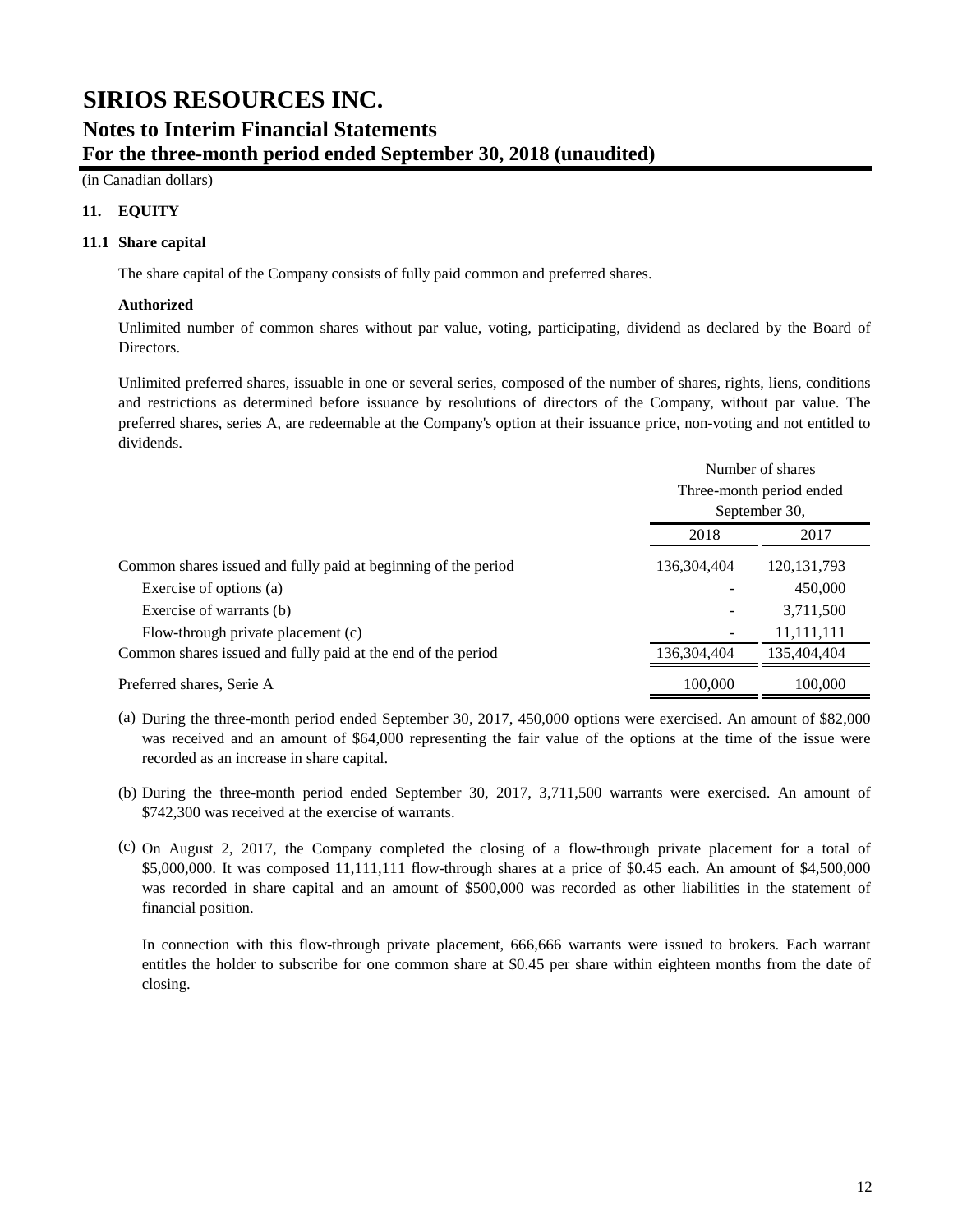(in Canadian dollars)

### **11.2 Warrants**

Outstanding warrants entitle their holders to subscribe to an equivalent number of ordinary shares, as follows:

|                       | Three-month period ended<br>September 30, 2018 |                                       | Year ended<br>June 30, 2018 |                                       |
|-----------------------|------------------------------------------------|---------------------------------------|-----------------------------|---------------------------------------|
|                       | Number of<br>warrants                          | Weighted<br>average exercise<br>price | Number of<br>warrants       | Weighted<br>average exercise<br>price |
|                       |                                                | \$                                    |                             | \$                                    |
| Balance, at beginning | 666,666                                        | 0.45                                  | 5,124,479                   | 0.28                                  |
| <b>Issued</b>         |                                                |                                       | 666,666                     | 0.45                                  |
| Exercised             |                                                |                                       | (3,711,500)                 | (0.20)                                |
| Expired               |                                                |                                       | (1,412,979)                 | (0.50)                                |
| Balance, at the end   | 666,666                                        | 0.45                                  | 666,666                     | 0.45                                  |

On August 2, 2017, the Company recorded an amount of \$86,667 in issuance costs when it issued 666,666 warrants to intermediaries. Fair value was recorded as an increase in contributed surplus and deficit. The weighted average fair value of \$0.13 for these warrants was determined using the Black-Scholes model and based on the following weighted average assumptions:

| Share price at the date of issuing          | \$0.41     |
|---------------------------------------------|------------|
| Expected dividend yield                     | 0%         |
| Expected weighted volatility                | 75%        |
| Expected interest average rate              | 1.25%      |
| Expected average life                       | $1.5$ year |
| Average exercise price at the date of grant | \$0.45     |

The underlying expected volatility was determined by reference to historical date of the Company's share over the expected average life of the warrants.

The number of outstanding warrants which could be exercised for an equivalent number of common shares is as follows:

|                        |                       | September 30, 2018 |  |
|------------------------|-----------------------|--------------------|--|
| <b>Expiration</b> date | Number of<br>warrants | Exercise price     |  |
|                        |                       | \$                 |  |
| February 2, 2019       | 666,666               | 0.45               |  |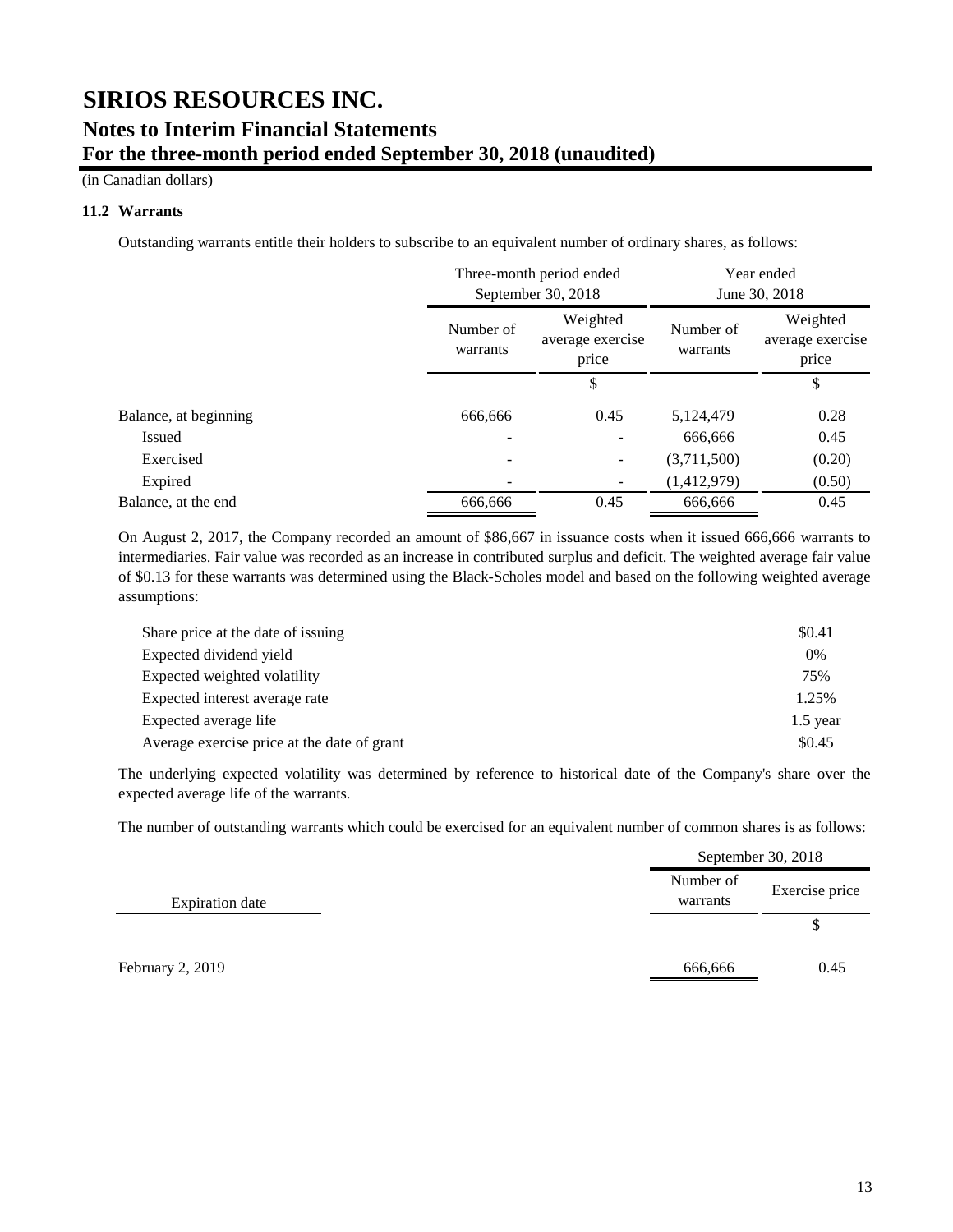(in Canadian dollars)

## **12. EMPLOYEE REMUNERATION**

#### **12.1 Salaries and employee benefit expenses**

Salaries and employee benefit expenses recognized are analyzed below:

|                                                                                   | Three-month period ended<br>September 30, |            |
|-----------------------------------------------------------------------------------|-------------------------------------------|------------|
|                                                                                   | 2018                                      | 2017       |
|                                                                                   | S                                         | S          |
| Salaries and benefits                                                             | 291,724                                   | 268,259    |
| Share-based payments                                                              |                                           |            |
|                                                                                   | 291,724                                   | 268,259    |
| Less: salaries and share-based payments capitalized in Exploration and evaluation |                                           |            |
| assets                                                                            | (220, 457)                                | (206, 667) |
| Salaries and employee benefit expenses                                            | 71,267                                    | 61,592     |

#### **12.2 Share-based payments**

The Company has a share-based payments plan for eligible directors, officers, employees, consultants and service suppliers of investors' relations. The most important terms of the plan are as follows:

- i) the maximum number of shares that may be issued under the plan is limited to 10% of the issued shares at the time of the grant of the option, maximum of 13,630,440 on September 30, 2018 (maximum of 13,630,440 on June 30, 2018);
- ii) the maximum number of shares that can be reserved for a beneficiary is limited to 5% of issued and outstanding shares;
- iii) the maximum number of shares that can be reserved for a consultant during a 12-month period is limited to 2% of issued and outstanding shares;
- iv) maximum number of shares that can be reserved for a supplier of investors' relation services during any 12-month period is limited to 2% of issued and outstanding shares; moreover, the options granted maybe exercised by steps over a period of 12 months after the grant, at the rate of 25% per quarter;
- v) the options granted to directors, officers, employees and consultants may be exercised entirely at the date of the grant.

The options' term cannot exceed ten years. The option exercise price is established by the Board of Directors and may not be lower than the market price of the common shares at the time of the grant.

All share-based payments will be settled in equity. The Company has no legal or constructive obligation to repurchase or settle the options in cash.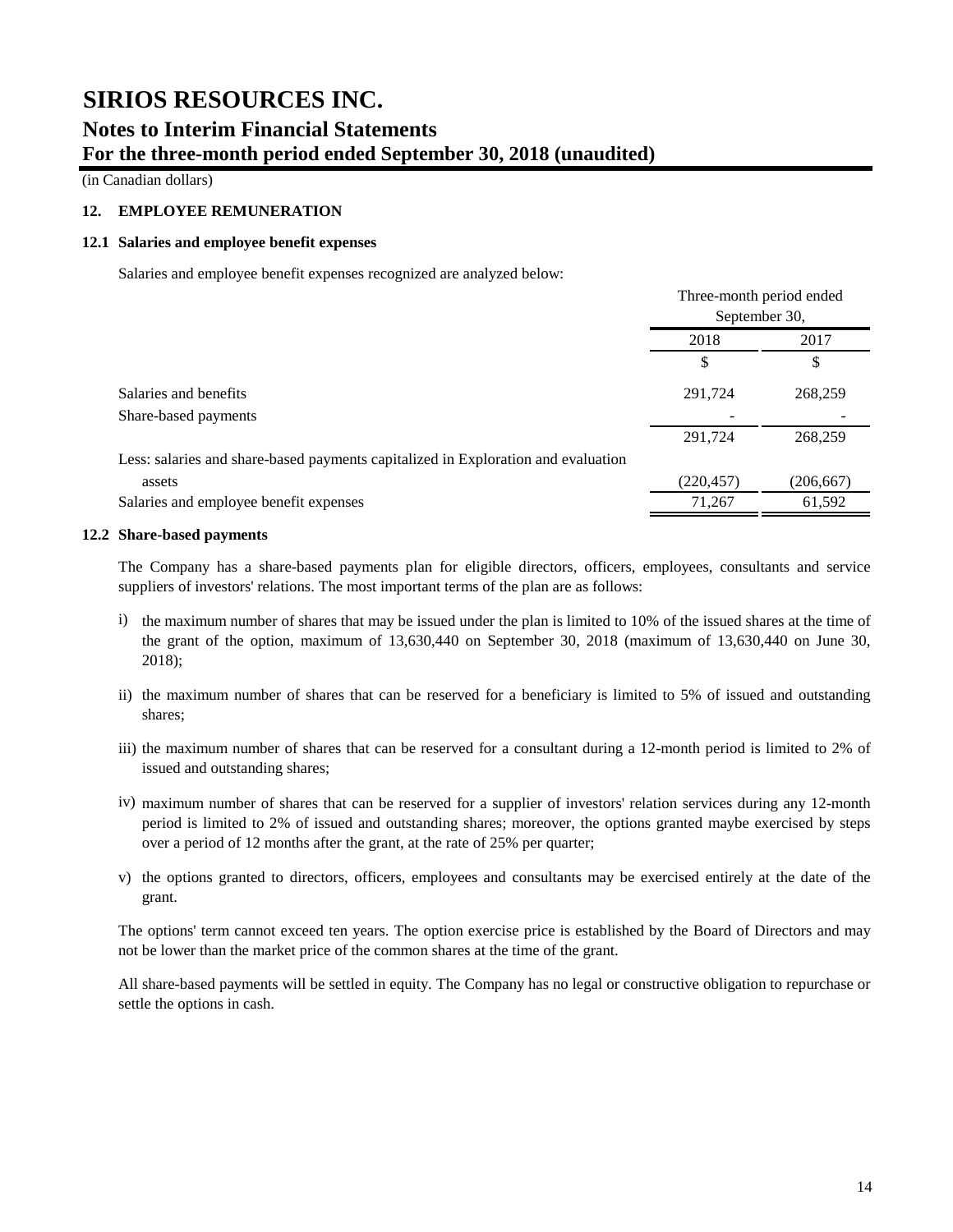(in Canadian dollars)

### **12.2 Share-based payments (continued)**

The Company's share options are as follow for the period presented:

|                               | Three-month period ended |                                       | Year ended           |                                       |
|-------------------------------|--------------------------|---------------------------------------|----------------------|---------------------------------------|
|                               | September 30, 2018       |                                       | June 30, 2018        |                                       |
|                               | Number of<br>options     | Weighted<br>average exercise<br>price | Number of<br>options | Weighted<br>average exercise<br>price |
|                               |                          | \$                                    |                      | \$                                    |
| Outstanding, at the beginning | 7,790,000                | 0.30                                  | 6,740,000            | 0.28                                  |
| Granted                       |                          |                                       | 2,475,000            | 0.30                                  |
| Exercised                     |                          |                                       | (1,350,000)          | (0.20)                                |
| Expired or cancelled          |                          |                                       | (75,000)             | (0.50)                                |
| Outstanding, at the end       | 7.790,000                | 0.30                                  | 7.790,000            | 0.30                                  |

The table below summarizes the information related to outstanding share options:

|                         |                      | September 30, 2018        |  |
|-------------------------|----------------------|---------------------------|--|
| Range of exercise price | Number of<br>options | Remaining life<br>(years) |  |
| From \$0 to \$0.35      | 5,365,000            | 2.54                      |  |
| From \$0.36 to \$0.70   | 2,425,000            | 3.15                      |  |
|                         | 7,790,000            |                           |  |

No share-based payments was recorded for the three-month period ended September 30, 2018 (no share-based payments for the three-month period ended September 30, 2017).

## **13. FINANCE COSTS AND INCOME**

Finance costs can be analyzed as follow for the reporting periods presented:

|                                       | Three-month period ended<br>September 30, |            |
|---------------------------------------|-------------------------------------------|------------|
|                                       | 2018                                      | 2017<br>\$ |
|                                       | S                                         |            |
| Interests on trade accounts           | 95                                        |            |
| Change in fair value of listed shares | 258,399                                   |            |
| Interests on finance lease payments   | 3,355                                     |            |
|                                       | 261,849                                   |            |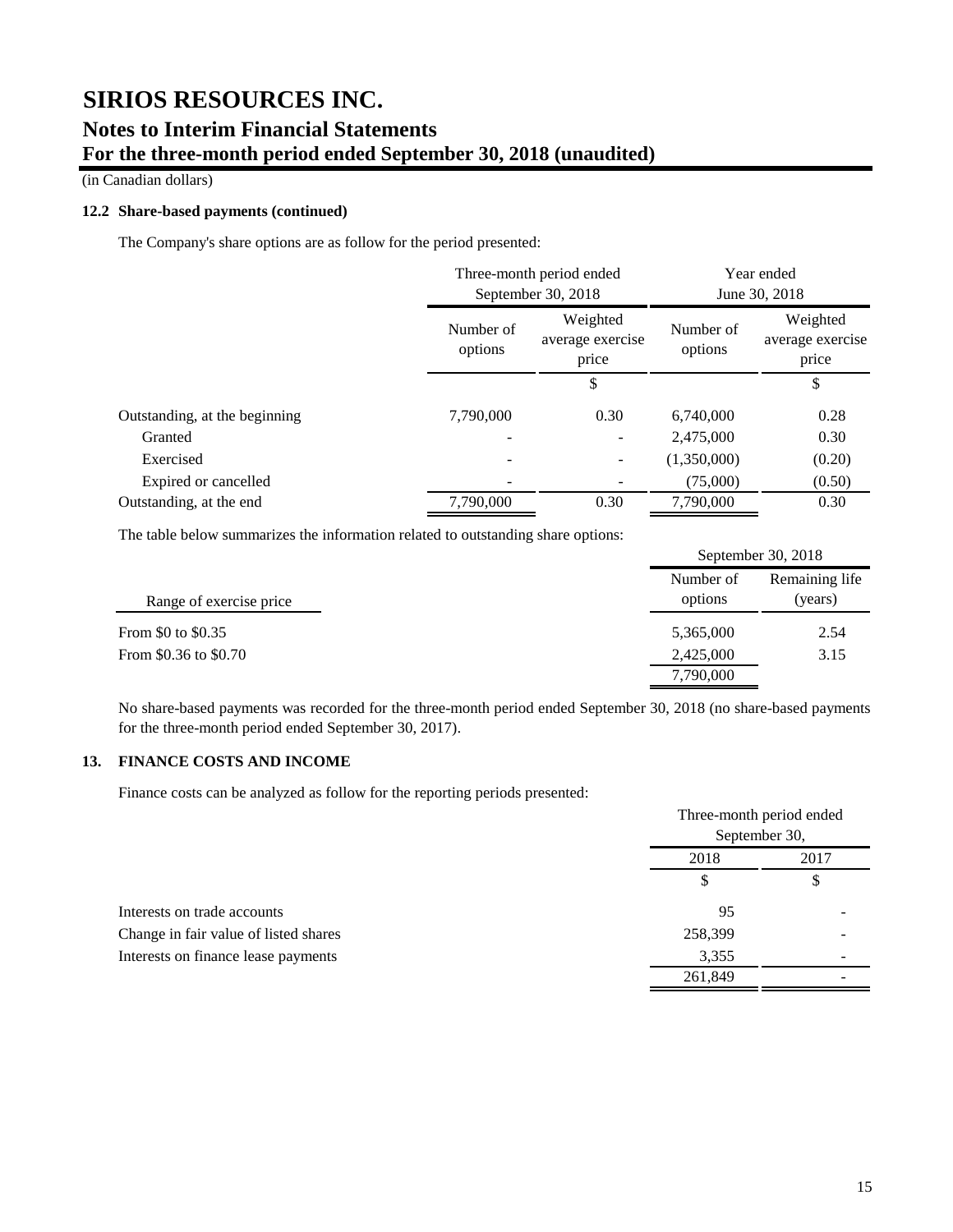(in Canadian dollars)

### **13. FINANCE COSTS AND INCOME (continued)**

Finance income can be analyzed as follow for the reporting periods presented:

|                                              | Three-month period ended<br>September 30, |            |
|----------------------------------------------|-------------------------------------------|------------|
|                                              |                                           |            |
|                                              | 2018<br>\$                                | 2017<br>\$ |
|                                              |                                           |            |
| Interests income from cash and term deposits | 4,741                                     | 16,896     |
| Interests income from other receivables      | 7,266                                     |            |
| Management revenues                          |                                           | 3,758      |
| Change in fair value of listed shares        |                                           | 7,480      |
|                                              | 12,007                                    | 28,134     |

### **14. LOSS PER SHARE**

In calculating the diluted loss per share, dilutive potential common shares such as share options and warrants have not been included as they would have the effect of decreasing the loss per share. Decreasing the loss per share would be antidilutive. Details of share options and warrants issued that could potentially dilute earnings per share in the future are given in Notes 11.2 and 12.2.

Both the basic and diluted loss per share have been calculated using the net loss as a numerator, i.e. no adjustment to the net loss was necessary in 2018 and 2017.

|                                   | Three-month period ended |             |
|-----------------------------------|--------------------------|-------------|
|                                   | September 30,            |             |
|                                   | 2018<br>2017             |             |
| Net loss                          | \$(452,152)              | \$(62,861)  |
| Weighted average number of shares | 136,304,404              | 128,690,615 |
| Basic and diluted loss per share  | \$(0.003)                | \$(0.001)   |

## **15. ADDITIONAL INFORMATION - CASH FLOWS**

The changes in working capital items are detailed as follows:

|                                  | Three-month period ended<br>September 30, |            |
|----------------------------------|-------------------------------------------|------------|
|                                  | 2018                                      | 2017<br>\$ |
|                                  | \$                                        |            |
| Other receivables                | 4,151                                     | (1, 495)   |
| Good and services tax receivable | 188,985                                   | (31,074)   |
| Prepaid expenses                 | 6,655                                     | (7,182)    |
| Trade and other payables         | (325,097)                                 | (301, 344) |
|                                  | (125,306)                                 | (341,095)  |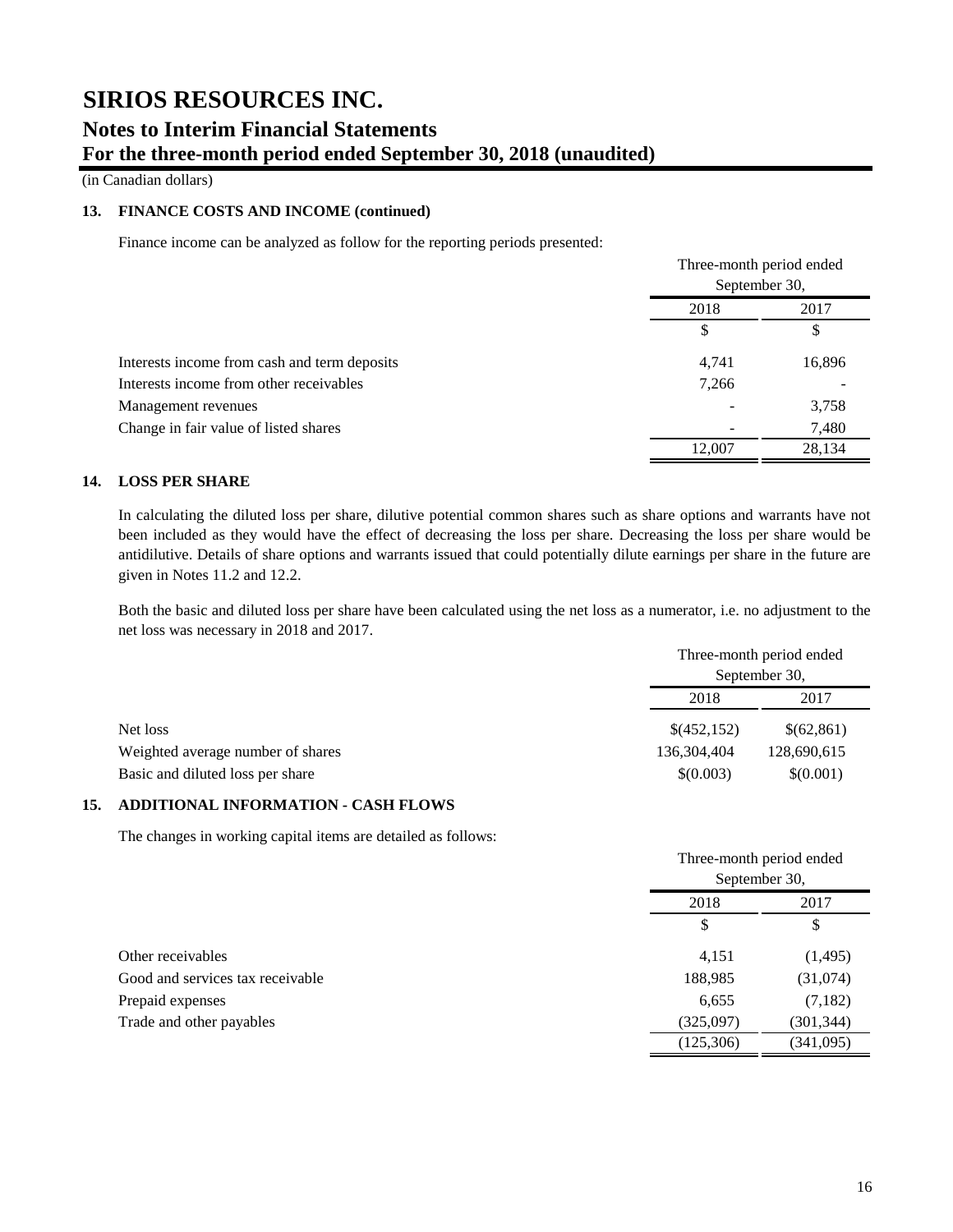(in Canadian dollars)

### **15. ADDITIONAL INFORMATION - CASH FLOWS (continued)**

Non-monetary operations in the statement of financial position are as follows:

|                                                                                      | Three-month period ended<br>September 30, |         |
|--------------------------------------------------------------------------------------|-------------------------------------------|---------|
|                                                                                      |                                           |         |
|                                                                                      | 2018<br>2017                              |         |
|                                                                                      | \$                                        | \$      |
| Tax credits receivable credited to exploration and evaluation assets                 |                                           | 145,828 |
| Trades related to exploration and evaluation assets                                  | 67,869                                    | 510,740 |
| Fair value of the warrants issued to brokers                                         |                                           | 86,667  |
| Amortization of property and equipment included in exploration and evaluation assets | 32.131                                    | 25,889  |

### **16. RELATED PARTY TRANSACTIONS**

The Company's related parties includes its key management personnel. Until December 12, 2017, the Company's related parties included also an associated company. Unless otherwise stated, none of the transactions incorporate special terms and conditions and no guarantee was given or received. Outstanding balances are usually settled in cash. During the three-month period ended September 30, 2017, Sirios provided administrative services to the associated company totaling \$22,867. These transactions occurred in the normal course of business and were measured at the exchange amount, which is the consideration established and agreed by the parties.

### **16.1 Transactions with key management personnel**

The remuneration of the Company's key management personnel and the president includes the following expenses:

|                       |        | Three-month period ended<br>September 30, |  |
|-----------------------|--------|-------------------------------------------|--|
|                       |        |                                           |  |
|                       | 2018   | 2017                                      |  |
|                       | \$     | S.                                        |  |
| Salaries and benefits | 60,880 | 59,182                                    |  |
| Share-based payments  | -      |                                           |  |
| Total remuneration    | 60,880 | 59,182                                    |  |

For the three-month period ended September 30, 2018, an amount of \$12,366 of salaries and benefits was recorded as Exploration and evaluation assets (\$12,399 for the three-month period ended September 30, 2017).

### **17. CAPITAL MANAGEMENT POLICIES AND PROCEDURES**

The Company's capital management objectives are:

- To ensure the Company's ability to continue as a going concern;
- To increase the value of the assets of the business; and
- To provide an adequate return to shareholders.

These objectives will be achieved by identifying the right exploration projects, adding value to these projects and ultimately taking them through to production or sale and cash flows, either with partners or by the Company's own means.